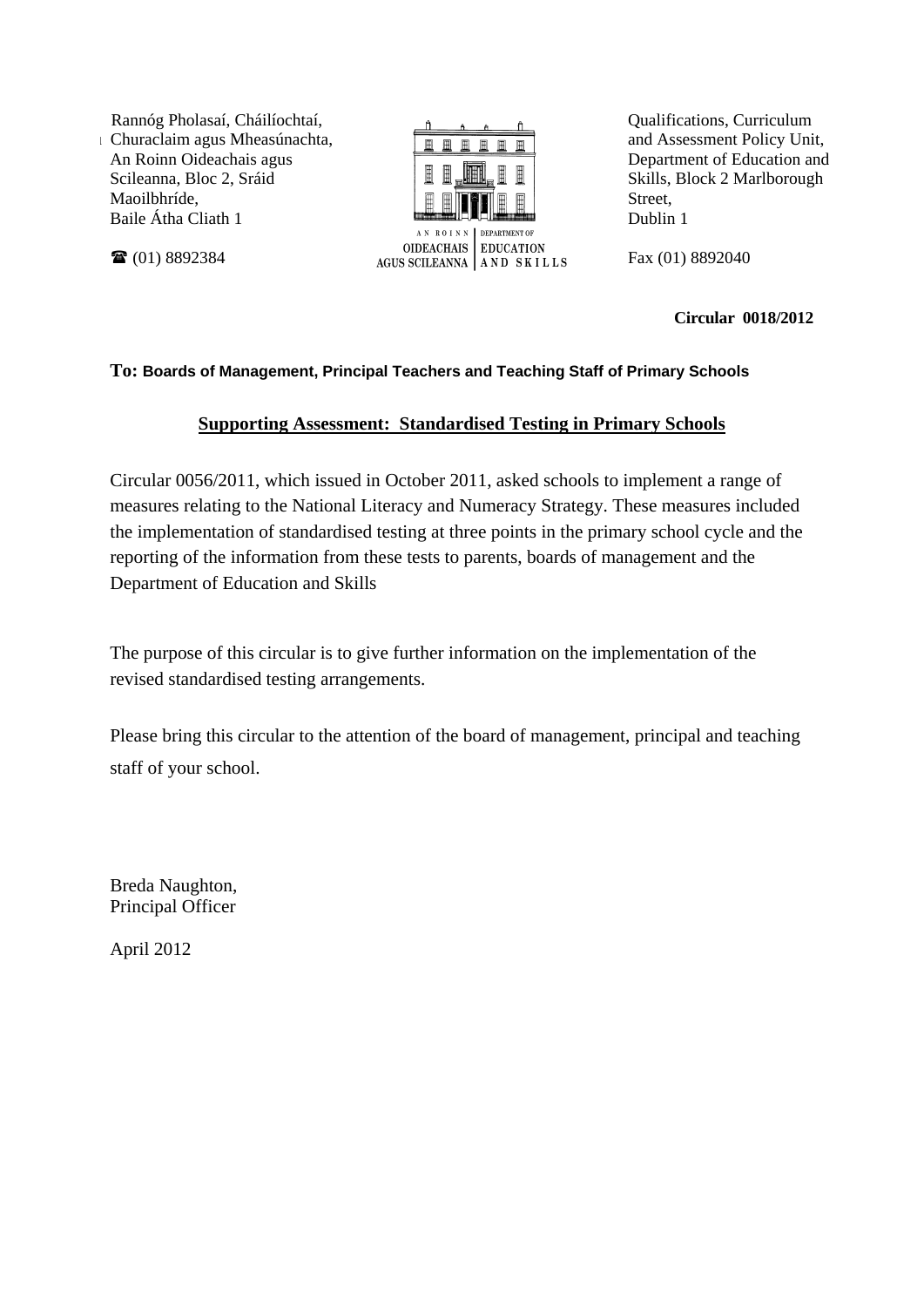### **1. Background:**

Circular 0056/2011 sets out, in detail, arrangements in relation to assessment under *Literacy and Numeracy for Learning and Life: The National Strategy to Improve Literacy and Numeracy among Children and Young People 2011-2020*. (www.education.ie/featuredlinks/literacyandnumeracyforlearningandlife)

Schools should consult that circular to ensure that they are fully implementing all the measures relating to the Literacy and Numeracy Strategy. This circular focuses on aspects of implementation that relate to the administration of standardised tests and the reporting of the results of those tests.

Paragraph 6.4 of Circular 0056/2011 provides as follows in relation to standardised testing:

Schools are requested to ensure that standardised testing is implemented on an annual basis in the relevant classes beginning in May/June 2012.

- English-medium schools will be required to implement standardised testing in English reading and Mathematics during the period May/June for all students in  $2<sup>nd</sup>$ ,  $4<sup>th</sup>$  and  $6<sup>th</sup>$ classes with effect from 2012 onwards
- Irish-medium schools will be required to implement standardised testing in Irish reading, English reading and Mathematics during the period May/June for all students in  $2<sup>nd</sup>$ ,  $4<sup>th</sup>$  and  $6<sup>th</sup>$  classes with effect from 2012 onwards

# **2. Grants Available**

Circular 0056/2011 provided that the grant for test instruments, scoring and manuals would be adjusted to take account of the additional testing point and that payment would be advanced from December 2012 to April 2012. The following grants were lodged in schools' bank accounts in 2012.

- **English medium schools:** A grant of €5.10 per pupil, subject to a minimum grant of €140 per school, based on the overall enrolment at 30 September 2011. This allows for testing at  $2<sup>nd</sup>$ ,  $4<sup>th</sup>$  and  $6<sup>th</sup>$  class in English reading and Mathematics.
- **Gaeltacht schools and Gaelscoileanna:** A grant of €6.40 per pupil, subject to a minimum grant of  $\epsilon 162$  per school based on the enrolments at 30 September 2011. This allows for testing at  $2<sup>nd</sup>$ ,  $4<sup>th</sup>$  and  $6<sup>th</sup>$  classes in Irish reading, English reading and Mathematics.

The funds may be used to purchase test instruments and materials such as teachers' manuals, test scoring services or test-related software offered by test providers. Any funds remaining after the standardised testing costs have been met may be spent on diagnostic tests in accordance with school needs.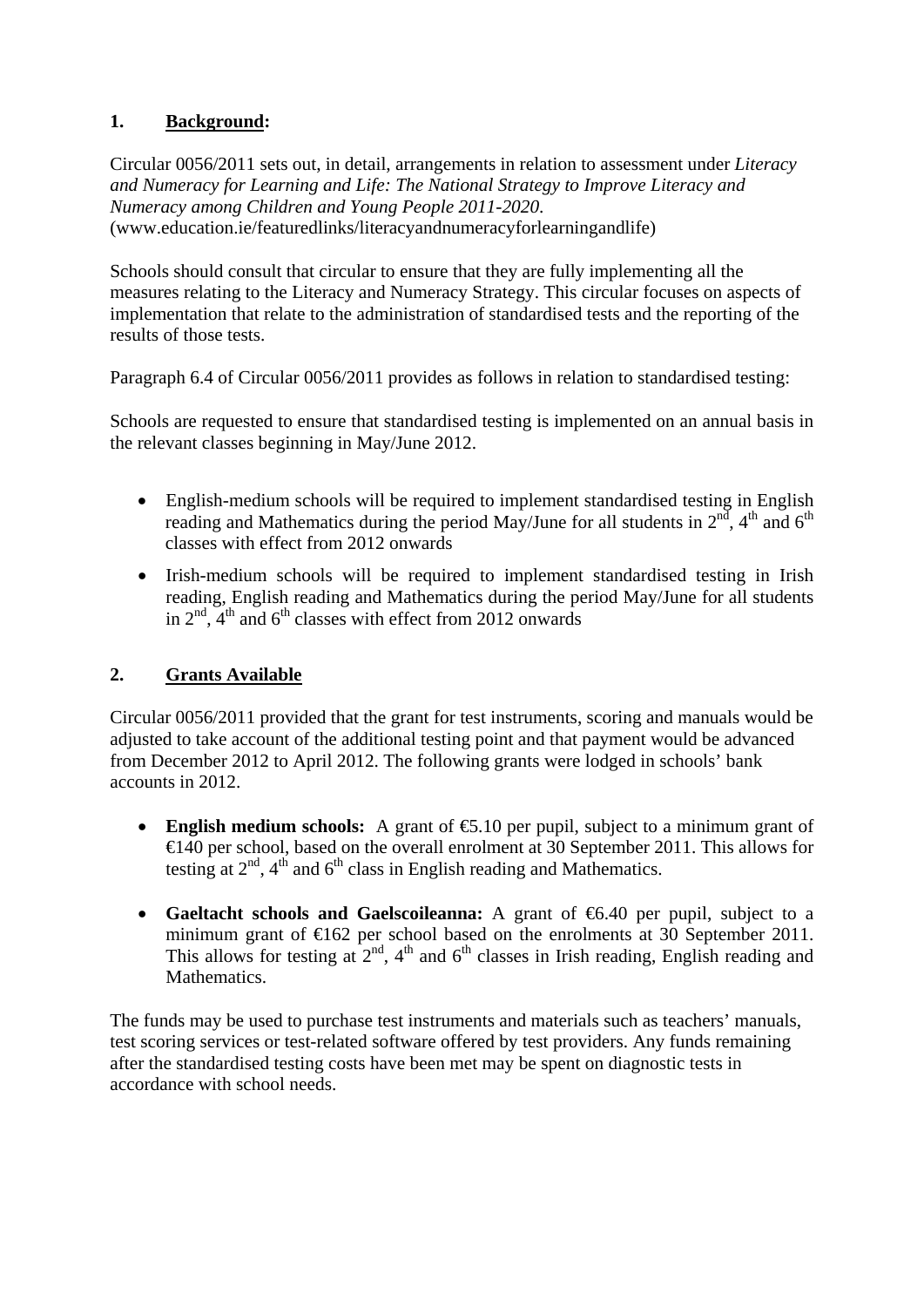# **3. Report Card Templates for Parents**

The National Council for Curriculum and Assessment has provided a range of standard report templates to assist schools in reporting information about the progress of primary pupils to parents, including information from standardised tests. All primary schools must use one of the report card templates for reporting to parents on pupils' progress and achievement at the end of the school year. The report that schools provide for pupils in  $2<sup>nd</sup>$ , 4<sup>th</sup> and 6<sup>th</sup> classes will include the results of standardised tests.

The NCCA has developed an online tool that will help primary schools to create a report card using these report card templates. The Report Card Creator can be accessed at [www.reportcard.ncca.ie](http://www.reportcard.ncca.ie/) . A postcard on the Report Card Creator is included in this mailing and at appendix 1 below.

In addition, the NCCA has developed an information leaflet that explains standardised test results to parents. This leaflet is available in several languages at [www.ncca.ie](http://www.ncca.ie/) and should be enclosed with the school report (see appendix 1 for further information).

# **4. Reporting to the Department of Education and Skills**

As indicated in Circular 0056/2011, data on student achievement are essential to inform national education policy and to identify ways of improving the performance of the education system. All primary schools will be required to report aggregate standardised test results for  $2<sup>nd</sup>$ ,  $4<sup>th</sup>$  and  $6<sup>th</sup>$  classes once annually to the Department of Education and Skills.

The Department is developing an online system to enable schools to upload their standardised test data **via Easinet.** Appendix 2 sets out the aggregate data schools will need to retain from the 2011/12 tests to make a return via the online system. It is anticipated that the online system will be operational in Autumn 2012 and guidance will be provided to schools on how to use the system.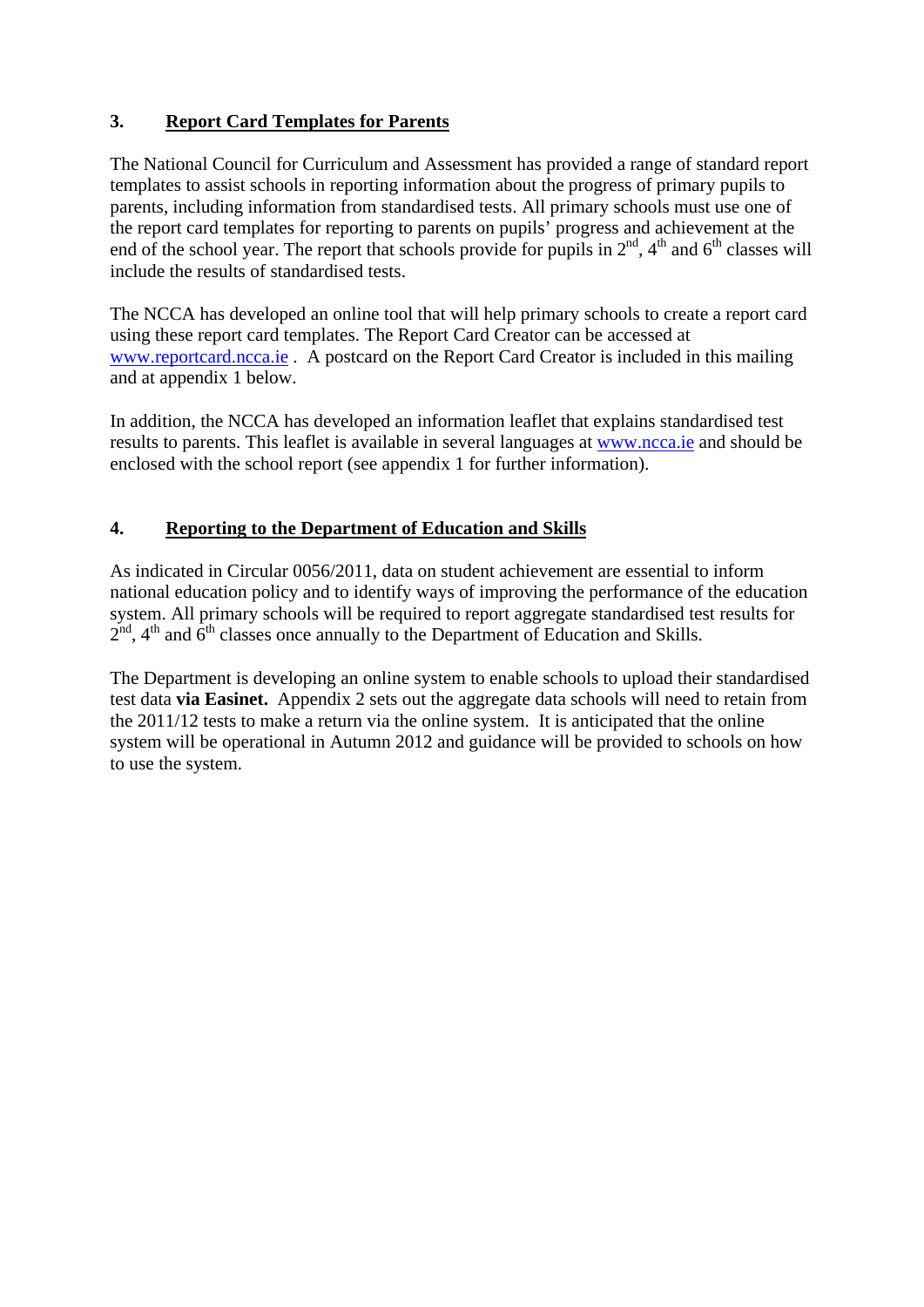### **Appendix 1**

 $\partial$ 

#### **Information for Parents on Standardised Tests:**

To access information for Parents on Standardised Testing. On the home page click on "blue NCCA column". On the right hand side of the page, click on link to "Information for Parents". In the centre of the page, click on "Primary". On left hand column "About us", click on "Standardised Tests".

#### **Information on NCCA Report Card Creator:**

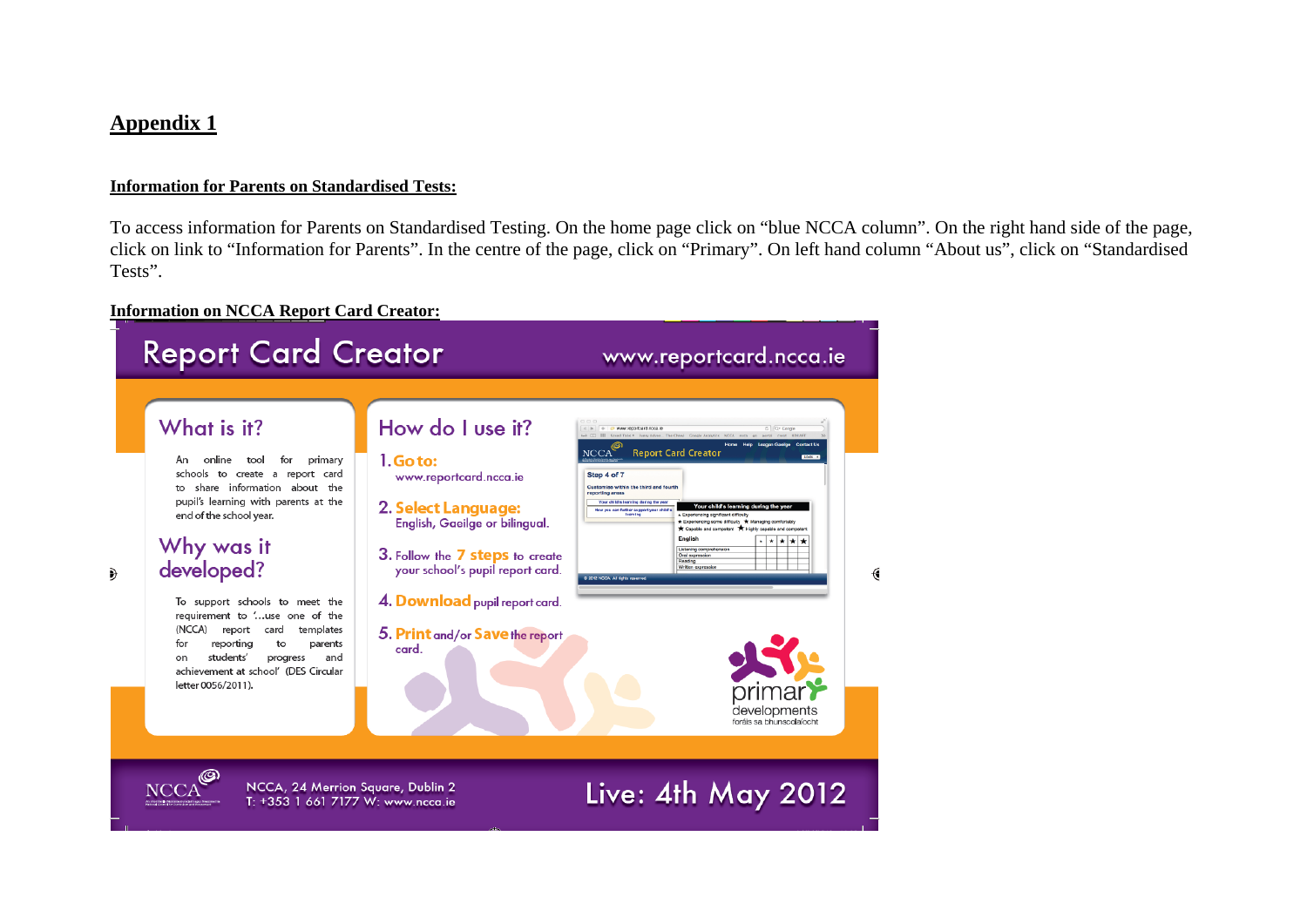#### **APPENDIX 2**

#### **INFORMATION TO BE RETAINED BY SCHOOLS FOR ONLINE SUBMISSION TO THE DEPARTMENT OF EDUCATION AND SKILLS IN AUTUMN 2012**

| -<br>number<br>ROII |  | <b>County</b> |  | School |  |
|---------------------|--|---------------|--|--------|--|
|---------------------|--|---------------|--|--------|--|

#### **ENGLISH READING**

Please enter the number of students in second, fourth and sixth classes whose **scores** on a standardised test of English reading fall within the following ranges in respect of tests undertaken in May/June 2012:

| <b>Class</b> | STen 1-<br>3 | STen 4 | STen 5 | STen 6 | STen 7 | STen 8 -<br>10 | <b>Number</b><br>оf<br>pupils<br>tested | <b>Numbers</b><br>of pupils<br>exempted<br>from test | <b>Number</b><br>of pupils<br>absent<br>and not<br>exempted | <b>Total</b><br>enrolment<br>in class | <b>Test administered</b> |
|--------------|--------------|--------|--------|--------|--------|----------------|-----------------------------------------|------------------------------------------------------|-------------------------------------------------------------|---------------------------------------|--------------------------|
| Second       |              |        |        |        |        |                |                                         |                                                      |                                                             |                                       | Drumcondra Reading       |
| class        |              |        |        |        |        |                |                                         |                                                      |                                                             |                                       | Test                     |
|              |              |        |        |        |        |                |                                         |                                                      |                                                             |                                       | or                       |
|              |              |        |        |        |        |                |                                         |                                                      |                                                             |                                       | Micra-T Reading Test     |
| Fourth       |              |        |        |        |        |                |                                         |                                                      |                                                             |                                       | Drumcondra Reading       |
| class        |              |        |        |        |        |                |                                         |                                                      |                                                             |                                       | Test                     |
|              |              |        |        |        |        |                |                                         |                                                      |                                                             |                                       | or                       |
|              |              |        |        |        |        |                |                                         |                                                      |                                                             |                                       | Micra-T Reading Test     |
| Sixth class  |              |        |        |        |        |                |                                         |                                                      |                                                             |                                       | Drumcondra Reading       |
|              |              |        |        |        |        |                |                                         |                                                      |                                                             |                                       | Test                     |
|              |              |        |        |        |        |                |                                         |                                                      |                                                             |                                       | or                       |
|              |              |        |        |        |        |                |                                         |                                                      |                                                             |                                       | Micra-T Reading Test     |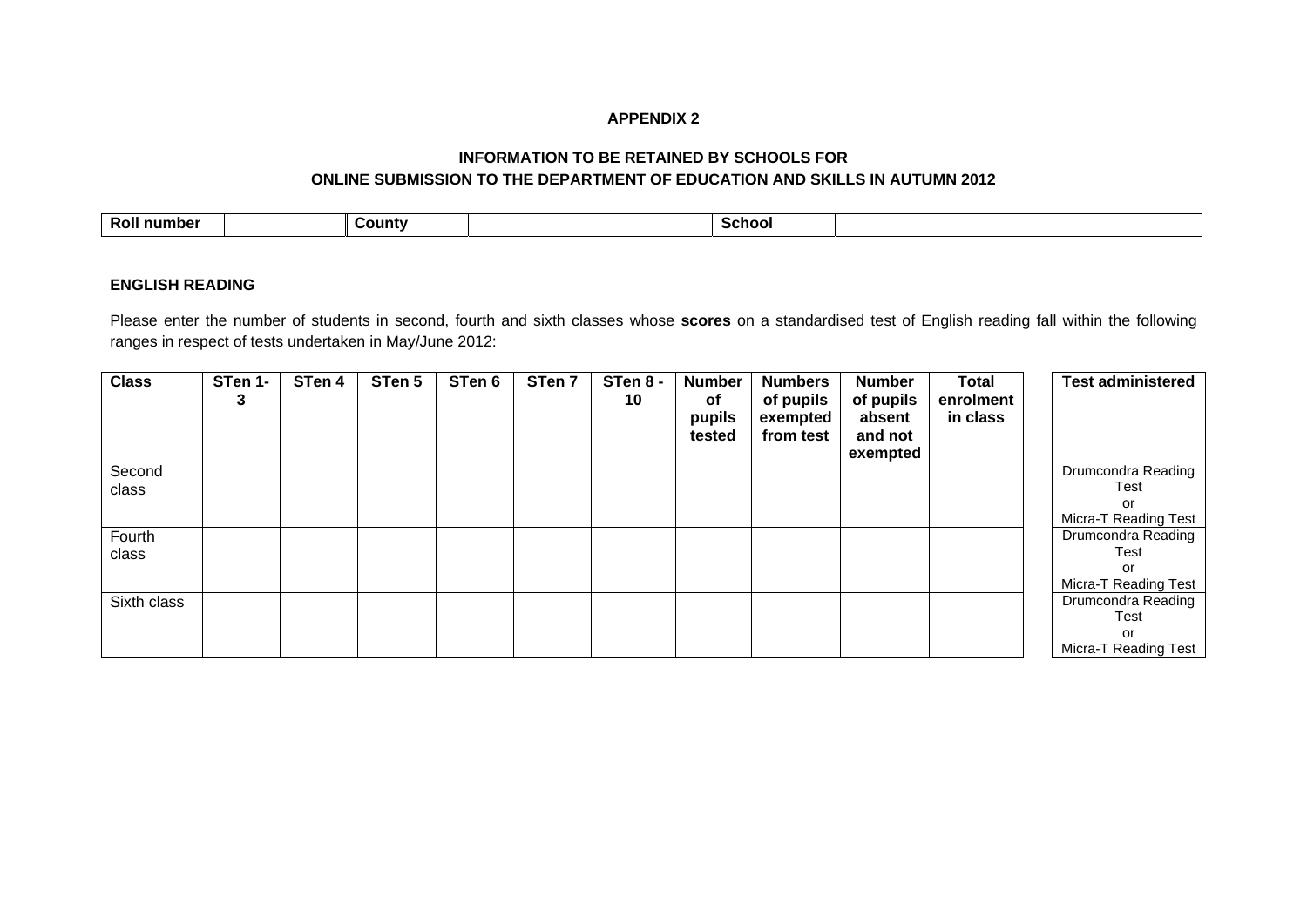|  | -<br>.<br>∩untv<br>R.<br>וור |  | :no |  |
|--|------------------------------|--|-----|--|
|--|------------------------------|--|-----|--|

### **IRISH READING (FOR USE ONLY IN IRISH-MEDIUM SCHOOLS)**

Please enter the number of students in second, fourth and sixth classes whose **scores** on a standardised test of Irish reading fall within the following ranges in respect of tests undertaken in May/June 2012:

| <b>Class</b>    | STen 1-<br>3 | STen 4 | STen 5 | STen 6 | STen 7 | STen 8 -<br>10 | <b>Number</b><br>0f<br>pupils<br>tested | <b>Numbers</b><br>of pupils<br>exempted<br>from test | <b>Number</b><br>of pupils<br>absent<br>and not<br>exempted | <b>Total</b><br>enrolment<br>in class | <b>Test administered</b>   |
|-----------------|--------------|--------|--------|--------|--------|----------------|-----------------------------------------|------------------------------------------------------|-------------------------------------------------------------|---------------------------------------|----------------------------|
| Second<br>class |              |        |        |        |        |                |                                         |                                                      |                                                             |                                       | Drumcondra Reading<br>Test |
| Fourth<br>class |              |        |        |        |        |                |                                         |                                                      |                                                             |                                       | Drumcondra Reading<br>Test |
| Sixth class     |              |        |        |        |        |                |                                         |                                                      |                                                             |                                       | Drumcondra Reading<br>Test |